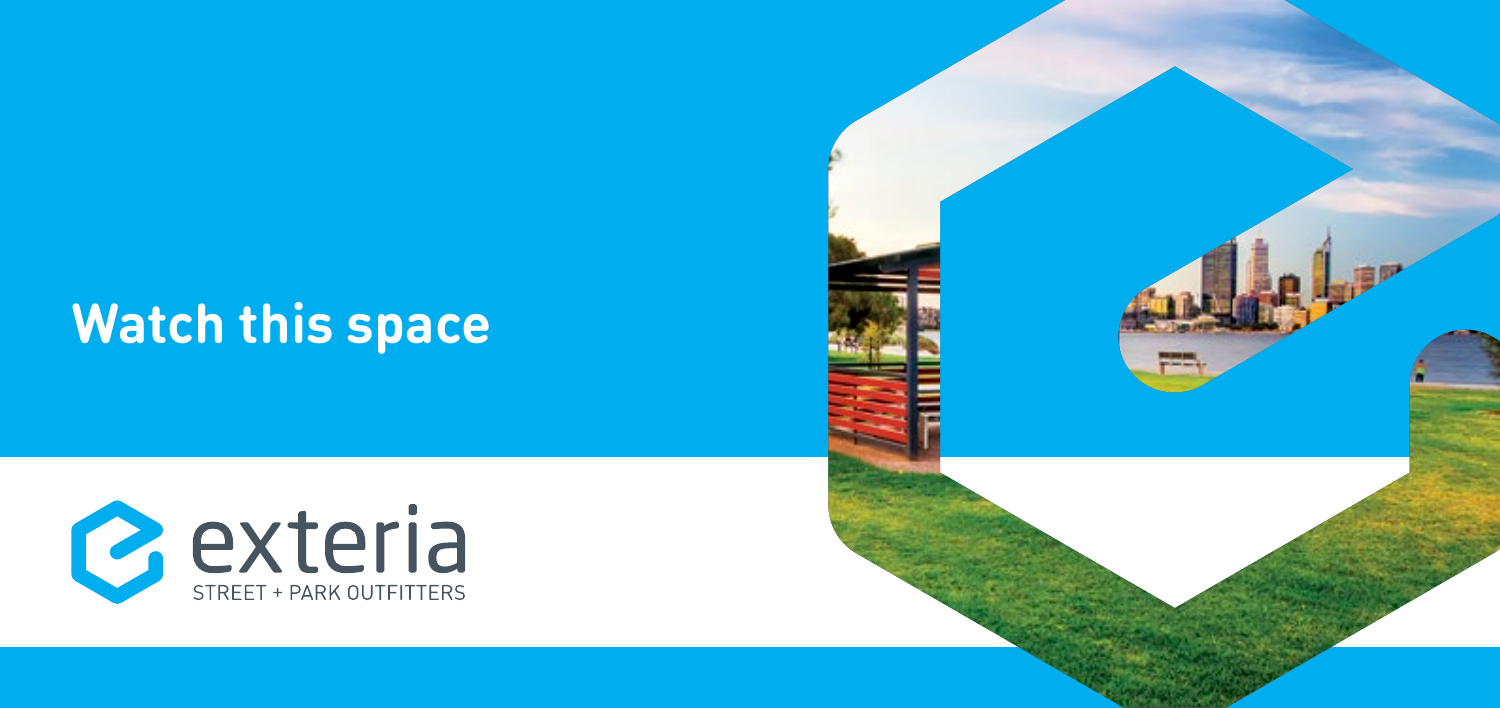# **We've changed our exterior**

Design and engineering have traditionally been our strengths. Now we've added a third – liveability! Being able to transform public open spaces into attractive living places. **Exteria** is not only our new name, it represents our single focus - outfitting complete street and park environments.

#### **Goodbye Landmark. Hello Exteria!**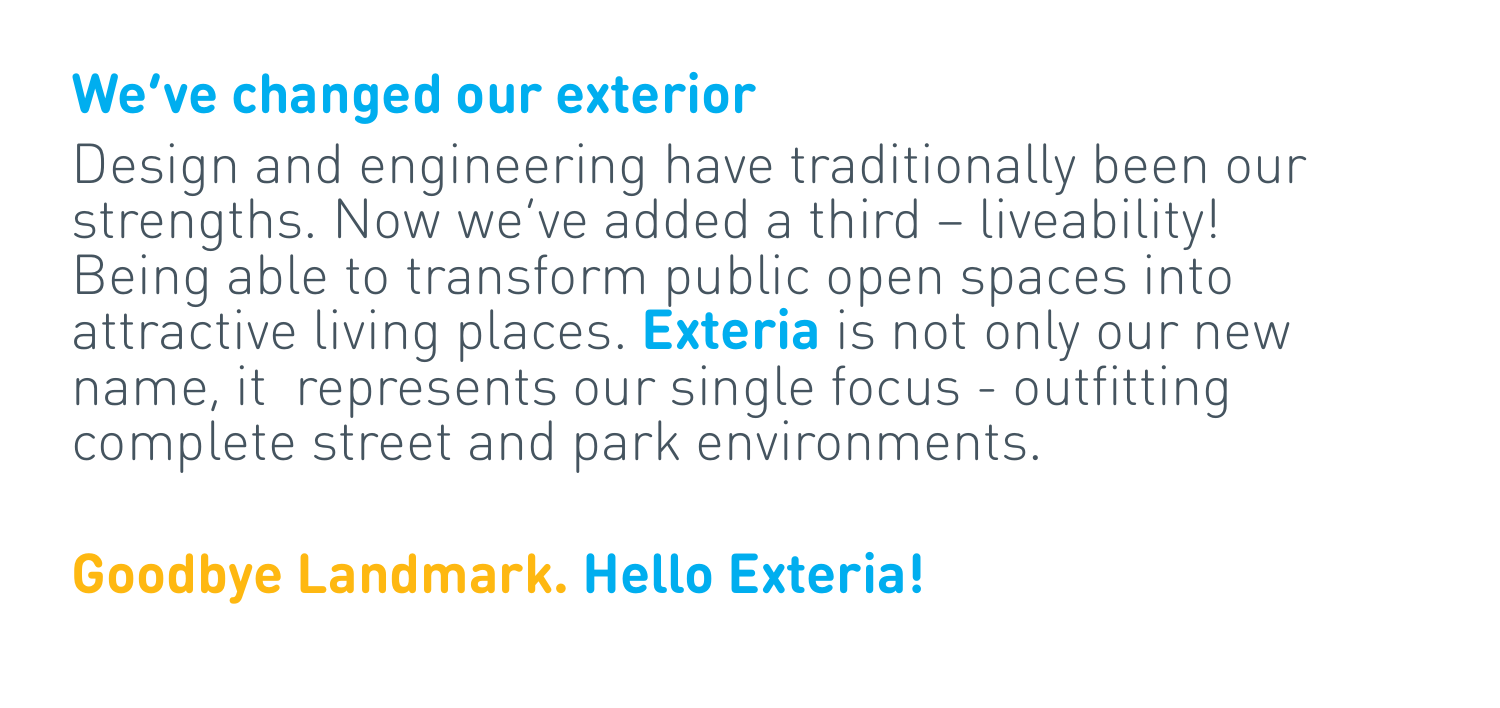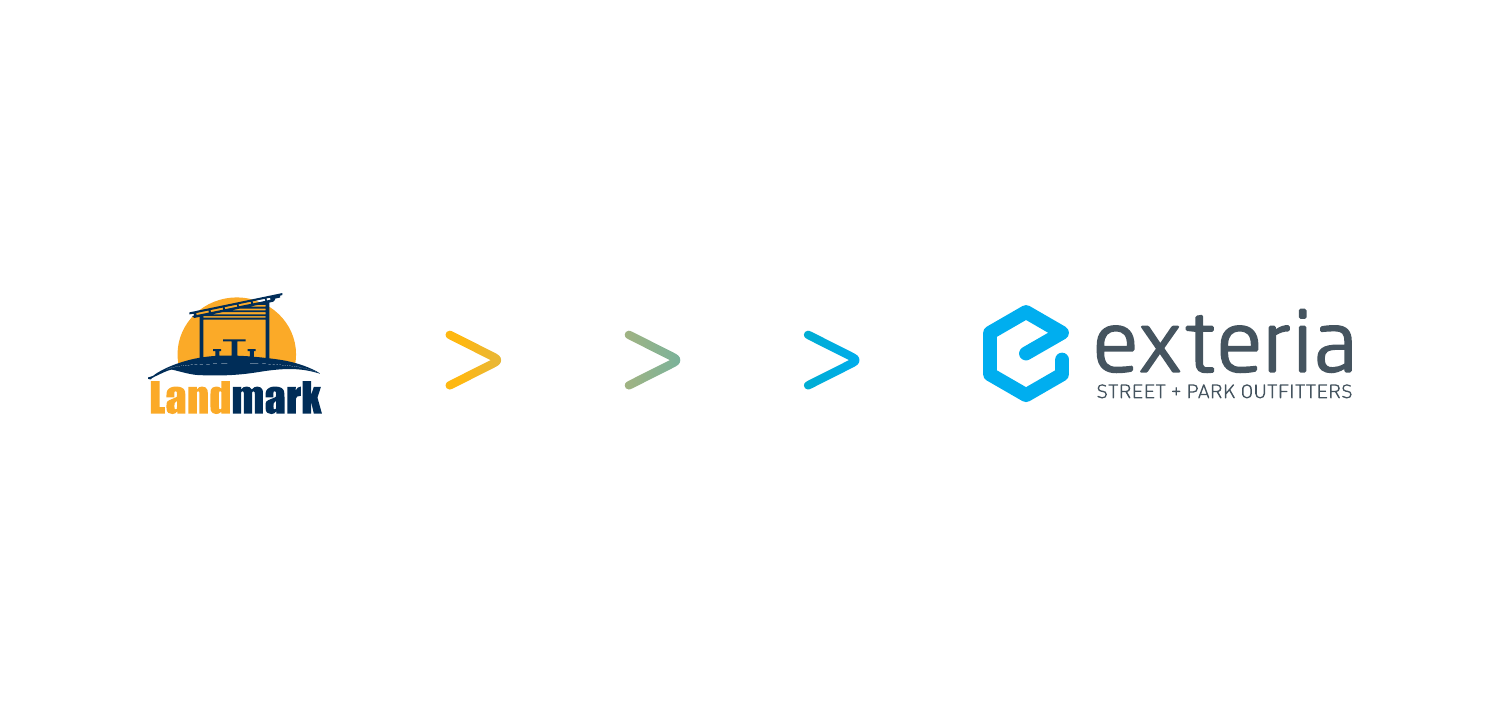# **You'll still find us exceptional**

**Some things we will never change:**

- Like making products that endure in WA's harsh coastal conditions.
- Smart design that minimises or eliminates hazards.
- The most extensive range of street and park furniture for city and regional locations.
- Manufacturing facilities in Western Australia for ease of delivery.
- Designers and engineers based locally to help you.
- Full back up and support for every product that has our name.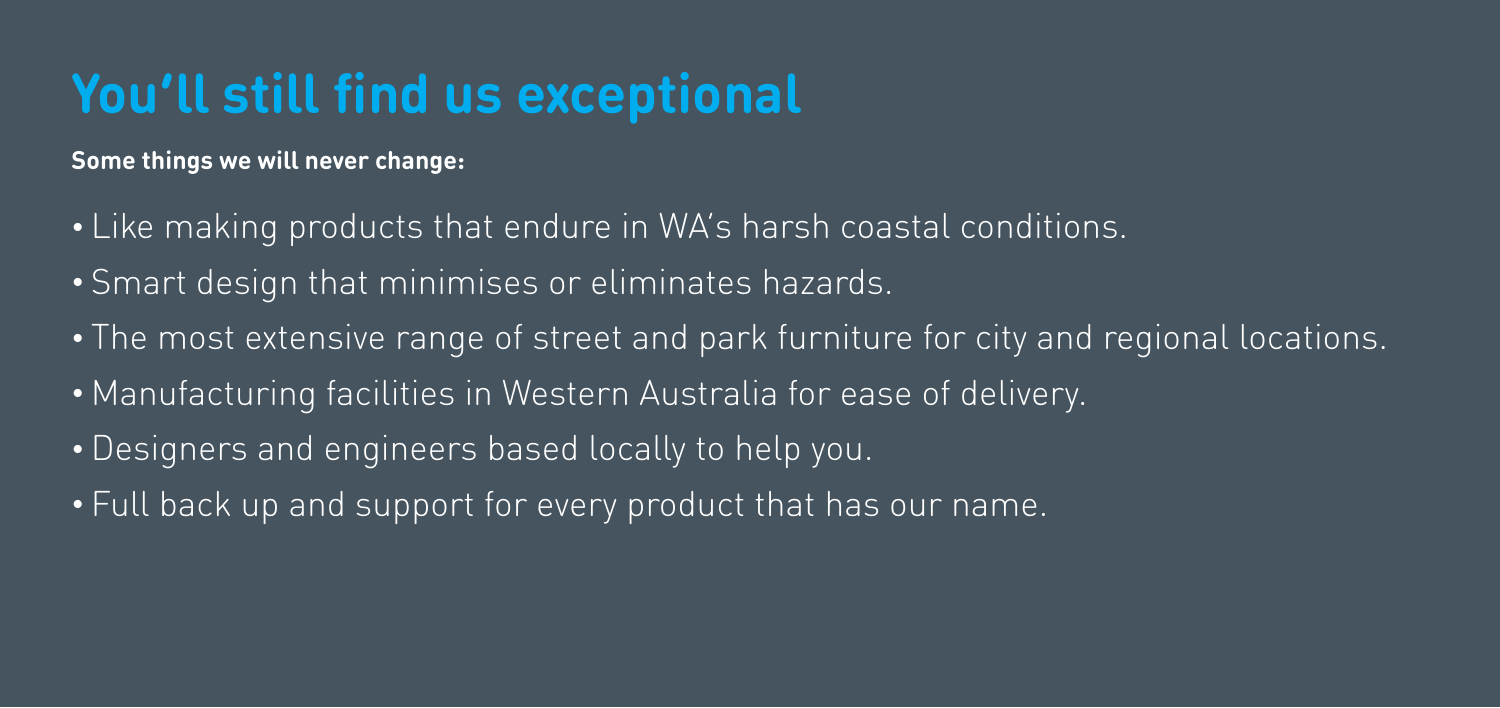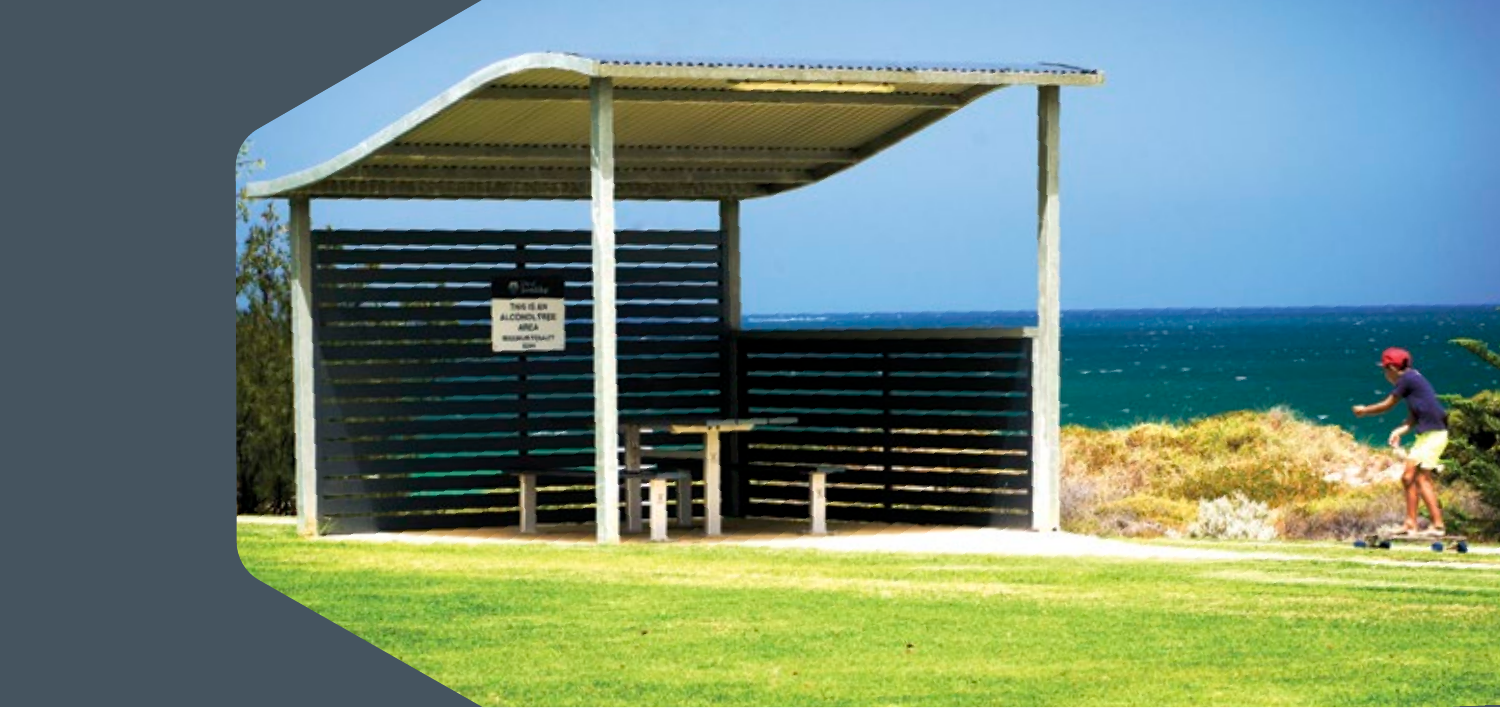# **You'll find our range extensive**

**As street and park outfitters, we have a product for every outdoor space** Design

Bench Seats Seat + Table Settings Waste Disposal Products Bollards Bike Racks Tree Guards + Grates Drink Fountains Beach Showers Street Lights + Banner Poles Shade Shelters + Gazebos



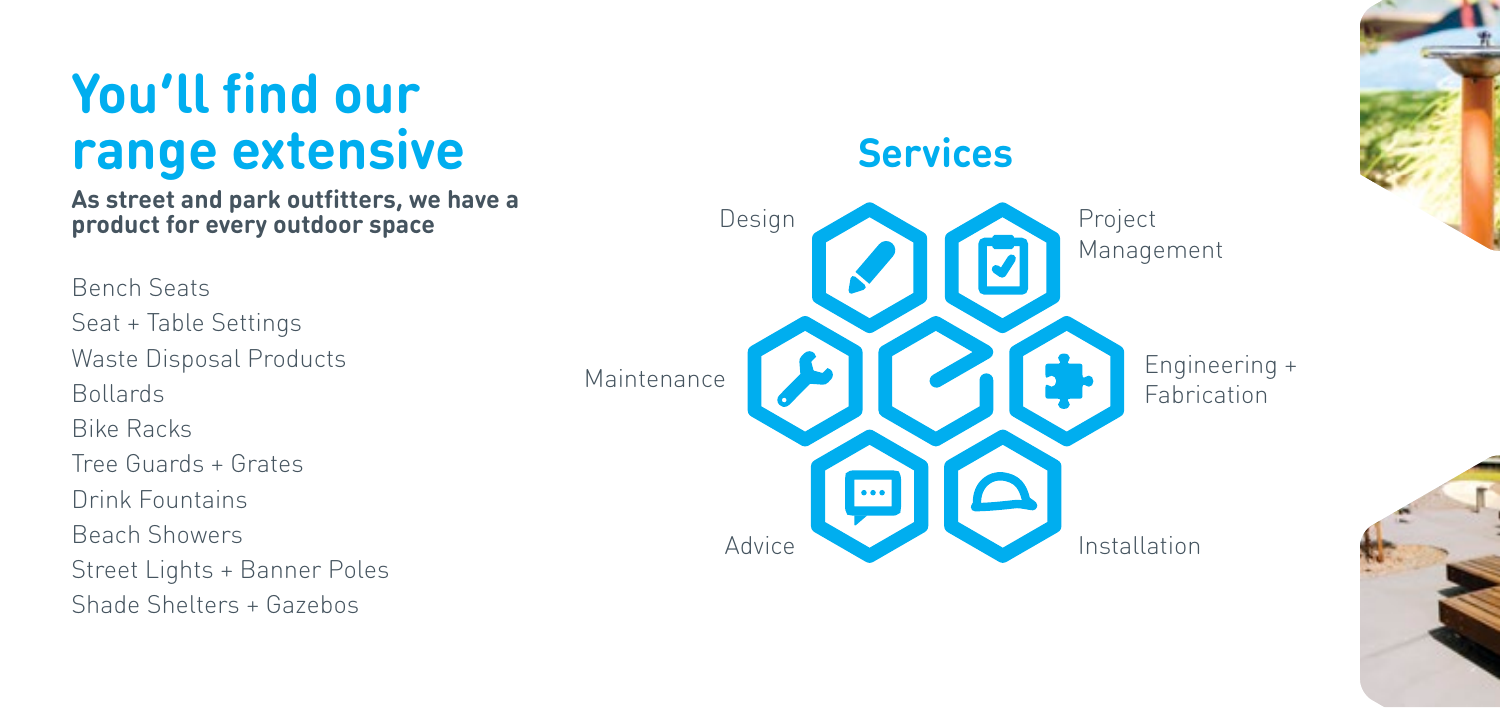